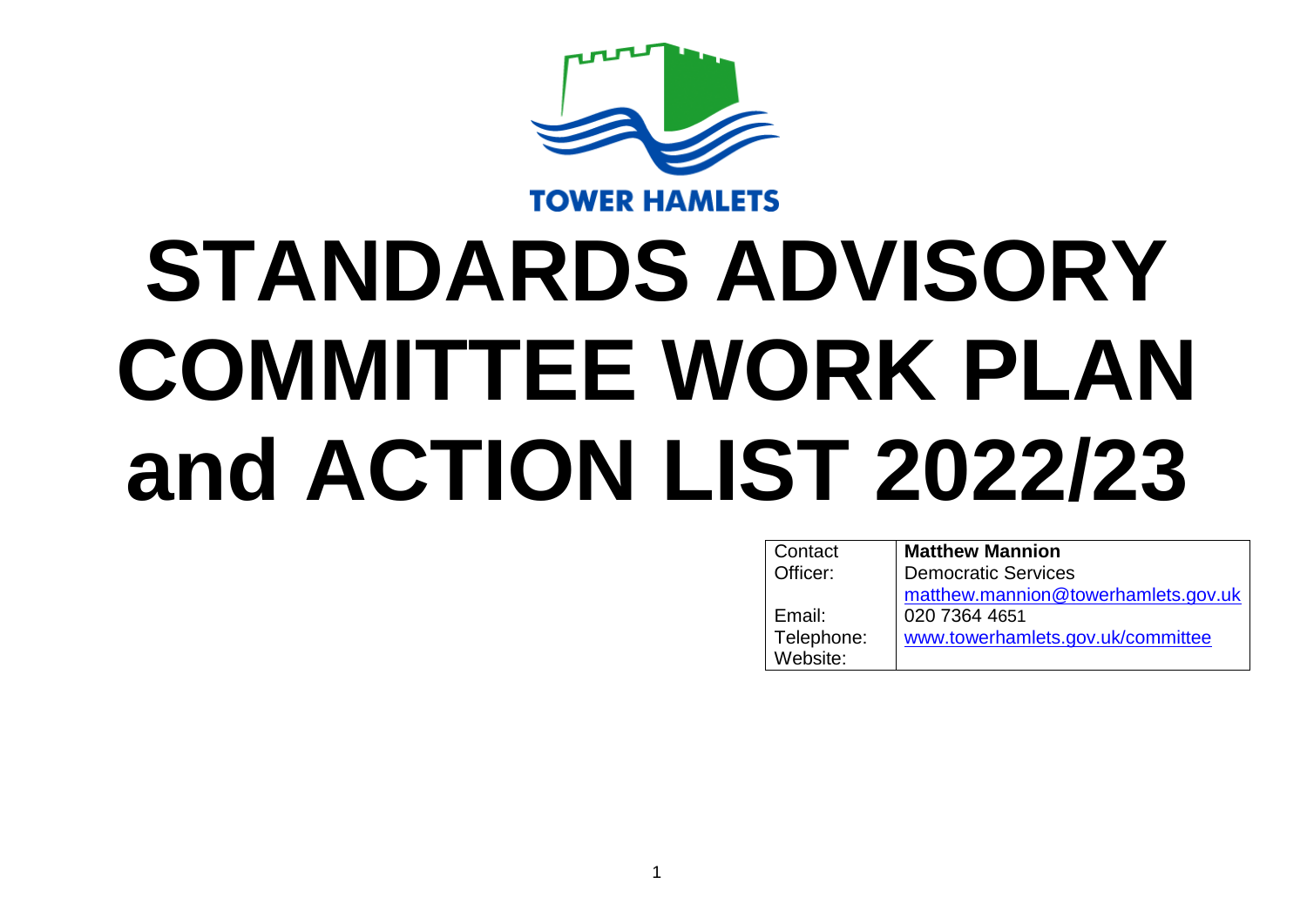## **ACTIONS LIST**

To list actions from previous meetings (or elsewhere) which will require the attention of the Committee at a future meeting.

| Action<br>number | Title                                 | <b>LEAD OFFICER</b>       | Originating<br><b>Meeting</b> | Due Date / Comment                            |
|------------------|---------------------------------------|---------------------------|-------------------------------|-----------------------------------------------|
|                  |                                       |                           |                               |                                               |
|                  | Reports as required on Ethics matters | Janet Fasan,              | Ongoing                       |                                               |
|                  | from elsewhere including government   | Director of Legal         |                               |                                               |
|                  | and other local authorities.          | and Interim               |                               | As required.                                  |
|                  |                                       | <b>Monitoring Officer</b> |                               |                                               |
| 2.               | Updates on the recommendations of the | Janet Fasan,              |                               | As required                                   |
|                  | Committee on Standards in Public Life | Director of Legal         |                               |                                               |
|                  |                                       | and Interim               |                               |                                               |
|                  |                                       | <b>Monitoring Officer</b> |                               |                                               |
| 3.               | Governance at Council owned bodies    | Matthew Mannion,          | 1 July                        | As required – provide an update on the review |
|                  |                                       | <b>Head of Democratic</b> | 2021                          | work relating to governance at council owned  |
|                  |                                       | <b>Services</b>           |                               | bodies.                                       |

**N.B. once concluded -** actions should remain on the list marked 'complete' for the remainder of the municipal year.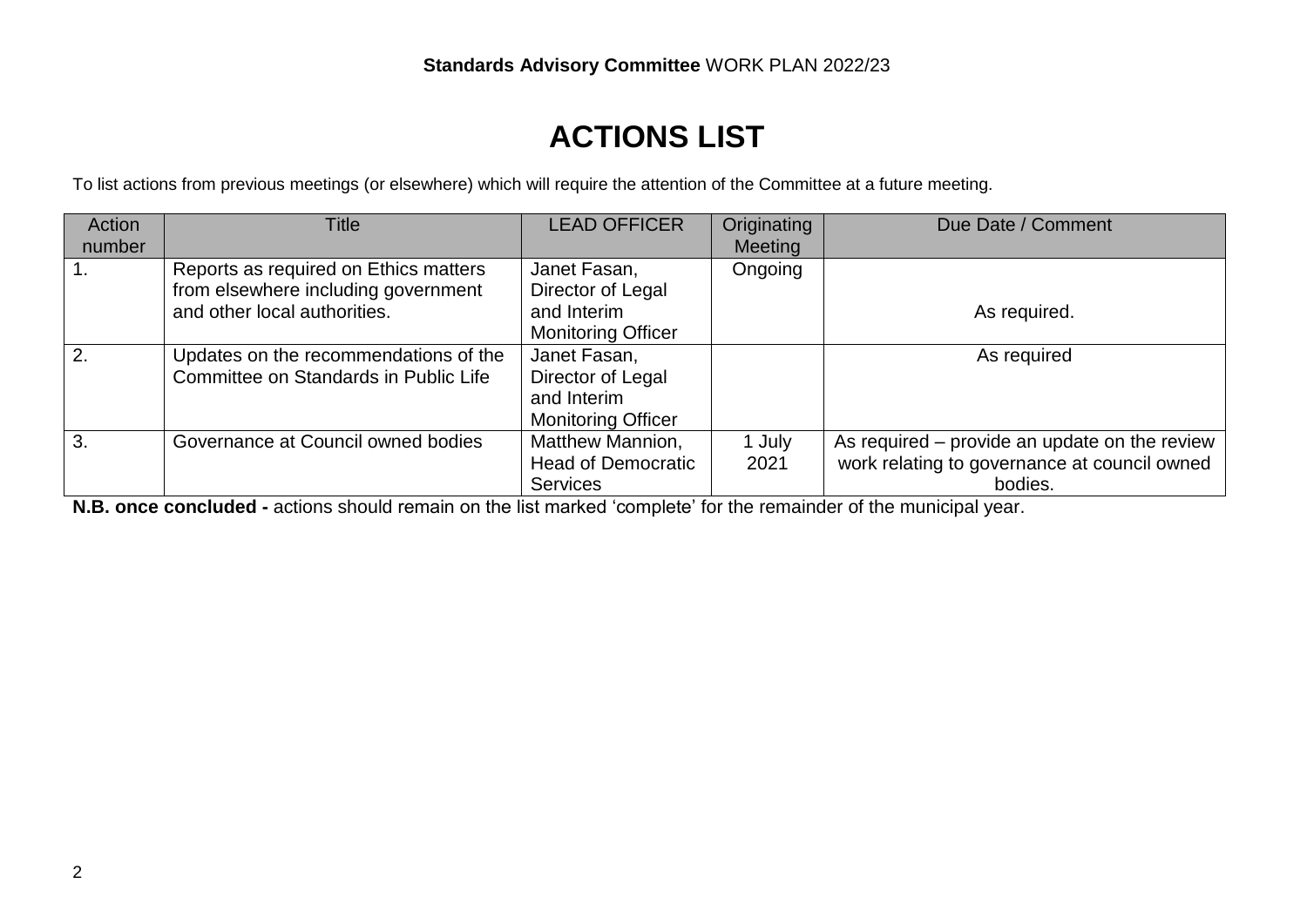## **WORK PLAN**

The workplan itself is a standing agenda item

| <b>REPORT TITLE</b>                                                                                                                               | <b>BRIEF SUMMARY</b>                                                                                                                                                               | <b>LEAD OFFICER</b>                                                                | <b>OTHER CTTEE</b><br><b>MEETINGS</b> |
|---------------------------------------------------------------------------------------------------------------------------------------------------|------------------------------------------------------------------------------------------------------------------------------------------------------------------------------------|------------------------------------------------------------------------------------|---------------------------------------|
| <b>23 JUNE 2022</b>                                                                                                                               |                                                                                                                                                                                    |                                                                                    |                                       |
| 1. Annual Administrative<br>Reports                                                                                                               |                                                                                                                                                                                    | Matthew Mannion, Head of<br><b>Democratic Services</b>                             |                                       |
| 2. Register of Gifts and<br>Hospitalities                                                                                                         | Quarterly update report                                                                                                                                                            | Matthew Mannion, Head of<br>Democratic Services (Tricia)                           |                                       |
| 3. Member Attendance<br><b>Statistics</b>                                                                                                         | Report on Member attendance for the previous year.                                                                                                                                 | Matthew Mannion, Head of<br><b>Democratic Services</b>                             |                                       |
| 4. Dispensations under<br>Section 33 of the Localism<br>Act 2011                                                                                  | 6-monthly update on any dispensations granted under the<br>Act and any related matters.                                                                                            | Janet Fasan, Director of<br>Legal and Monitoring Officer                           |                                       |
| 5. Code of Conduct for<br>Members - Complaint<br>Monitoring and Associated<br><b>Matters</b>                                                      | 6-monthly update report [link to review session on how we<br>handle complaints?]<br>Redesign the Code of Conduct Complaint Monitoring<br>Appendix to make better use of the space. | Janet Fasan, Director of<br>Legal and Monitoring Officer                           |                                       |
| 6. Draft Annual Report to<br>Council                                                                                                              | To consider the draft Annual Standards Advisory Committee<br>report to Council.                                                                                                    | Jill Bayley, Head of Legal<br>Safeguarding and Deputy<br><b>Monitoring Officer</b> | Council - July<br>2022                |
| Notes - consider as<br>possible topics - Member<br>Address publication and<br><b>Employee Assistance</b><br>Programme (in relation to<br>Members) |                                                                                                                                                                                    |                                                                                    | For the 2022/23<br>workplan           |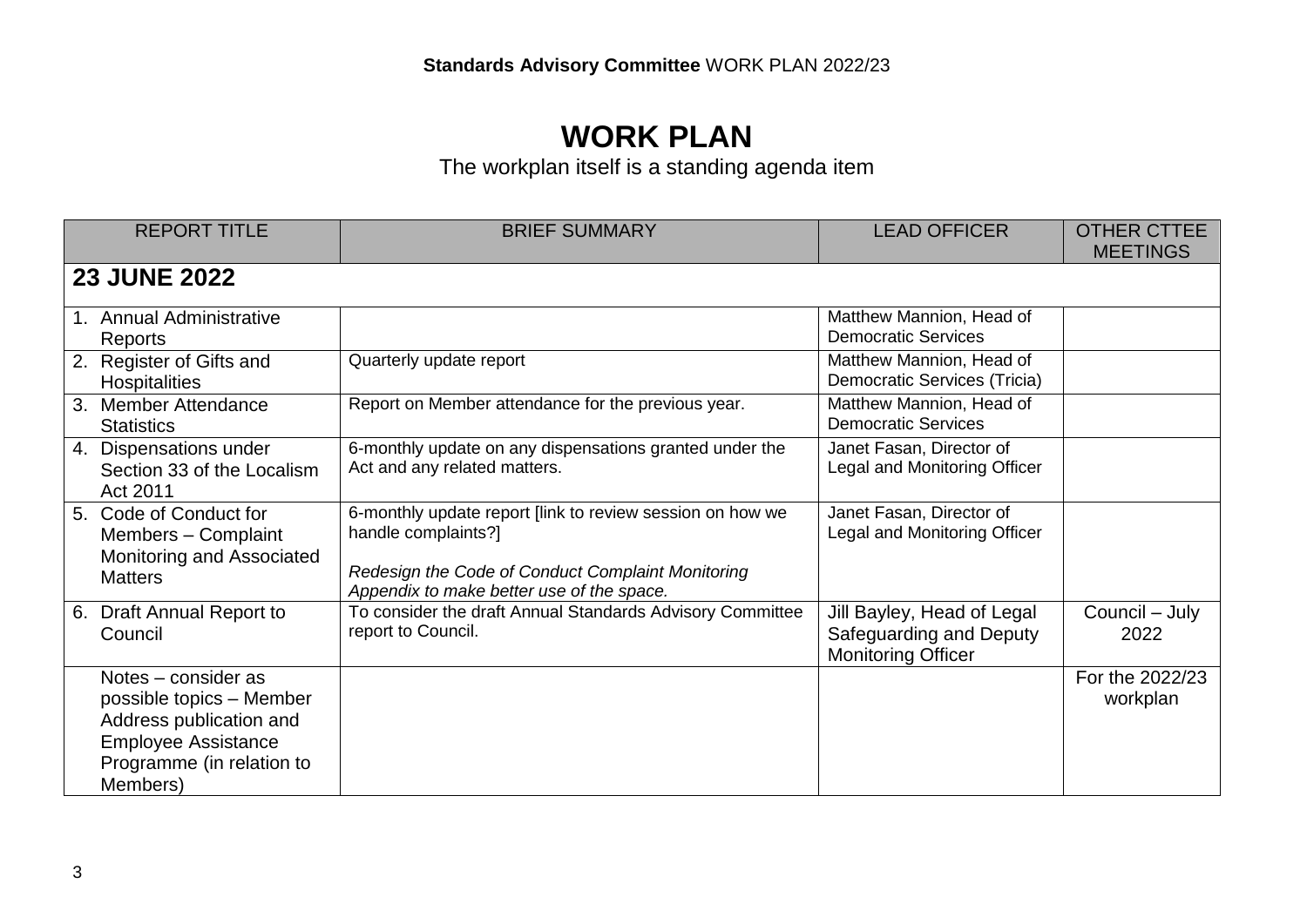| <b>REPORT TITLE</b>                                                                | <b>BRIEF SUMMARY</b>                                                                                                                                                          | <b>LEAD OFFICER</b>                                                                                                                  | <b>OTHER CTTEE</b><br><b>MEETINGS</b>                   |
|------------------------------------------------------------------------------------|-------------------------------------------------------------------------------------------------------------------------------------------------------------------------------|--------------------------------------------------------------------------------------------------------------------------------------|---------------------------------------------------------|
| 22 SEPTEMBER 2022                                                                  |                                                                                                                                                                               |                                                                                                                                      |                                                         |
| 1. Register of Gifts and<br><b>Hospitalities</b>                                   | Quarterly update report                                                                                                                                                       | Matthew Mannion, Head of<br><b>Democratic Services</b>                                                                               |                                                         |
| Member Learning and<br>2.<br><b>Development Programme</b><br>Update                | Yearly update on the Member Learning and Development<br>programme and associated matters.                                                                                     | Matthew Mannion, Head of<br><b>Democratic Services</b>                                                                               |                                                         |
| 3. Guidance and training for<br>Members serving on<br><b>Outside Bodies</b>        | To continue the review of the guidance provided to Members<br>who are appointed to serve on outside bodies. To be<br>rescheduled. (check timings re Member Induction session) | Janet Fasan, Director of<br>Legal and Interim<br><b>Monitoring Officer</b><br>Matthew Mannion, Head of<br><b>Democratic Services</b> |                                                         |
| Meeting attendance rule for<br>4.<br>co-optees                                     | Consider whether to implement a meeting attendance rule<br>for co-optees (include Scrutiny in this review)                                                                    | Matthew?                                                                                                                             |                                                         |
| 5. Practical Guidance for<br>Members handling<br>confidential information          | To reiterate the existing rules and provide any additional<br>required guidance. Deferred to the next meeting.                                                                | Agnes Adrien, Head of Legal<br>Enforcement and Litigation &<br><b>Deputy Monitoring Officer</b>                                      |                                                         |
| <b>Code of Conduct</b><br>6.<br>Complaints - case<br>processing and<br>methodology |                                                                                                                                                                               | $DMO - tbc$                                                                                                                          | Looking at how<br>cases are<br>managed and<br>processed |
| 7. Update on review of<br><b>Member Officer Protocol</b>                           | (note – include specific member to member protocol)                                                                                                                           | Agnes Adrien, Head of Legal<br>Enforcement and Litigation &<br><b>Deputy Monitoring Officer</b>                                      |                                                         |